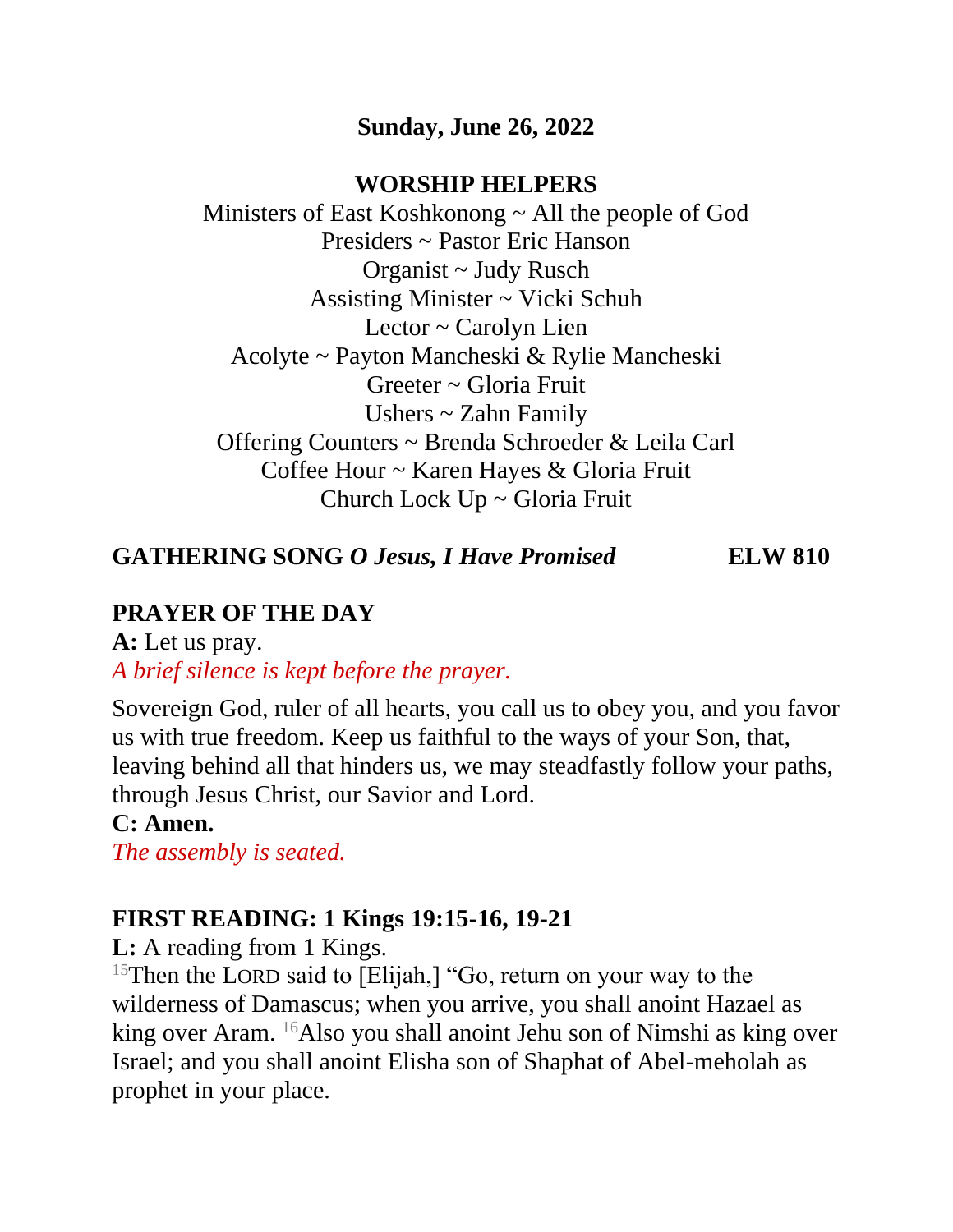<sup>19</sup>So he set out from there, and found Elisha son of Shaphat, who was plowing. There were twelve yoke of oxen ahead of him, and he was with the twelfth. Elijah passed by him and threw his mantle over him.  $20$ He left the oxen, ran after Elijah, and said, "Let me kiss my father and my mother, and then I will follow you." Then Elijah said to him, "Go back again; for what have I done to you?" <sup>21</sup>He returned from following him, took the yoke of oxen, and slaughtered them; using the equipment from the oxen, he boiled their flesh, and gave it to the people, and they ate. Then he set out and followed Elijah, and became his servant.

**L:** Word of God, word of life.

#### **C: Thanks be to God.**

#### **PSALM: Psalm 16**

A: <sup>1</sup>Protect me, O God, for I take ref- <sup>|</sup> uge in you;

I have said to the LORD, "You are my Lord, my good a- <sup>|</sup> bove all other."

#### **C:** <sup>2</sup>**All my delight is in the godly that are <sup>|</sup> in the land, upon those who are noble a- <sup>|</sup> mong the people.**

**A:** <sup>3</sup>but those who run after **<sup>|</sup>** other gods shall have their troubles **<sup>|</sup>** multiplied.

- **C:** <sup>4</sup> **I will not pour out drink offerings <sup>|</sup> to such gods, never take their names up- | on my lips. R**
- **A:** <sup>5</sup>O LORD, you are my portion **<sup>|</sup>** and my cup; it is you who up- **|** hold my lot.
- **C:** <sup>6</sup>**My boundaries enclose a <sup>|</sup> pleasant land; indeed, I have a <sup>|</sup> rich inheritance.**

**A:** <sup>7</sup> I will bless the LORD who **<sup>|</sup>** gives me counsel; my heart teaches me night **<sup>|</sup>** after night.

- **C:** <sup>8</sup> **I have set the LORD al- <sup>|</sup> ways before me; because God is at my right hand, I shall <sup>|</sup> not be shaken. R**
- A: <sup>9</sup>My heart, therefore, is glad, and my spir- <sup>|</sup> it rejoices; my body also shall **<sup>|</sup>** rest in hope.
- **C:** <sup>10</sup>**For you will not abandon me <sup>|</sup> to the grave, nor let your holy one <sup>|</sup> see the pit.**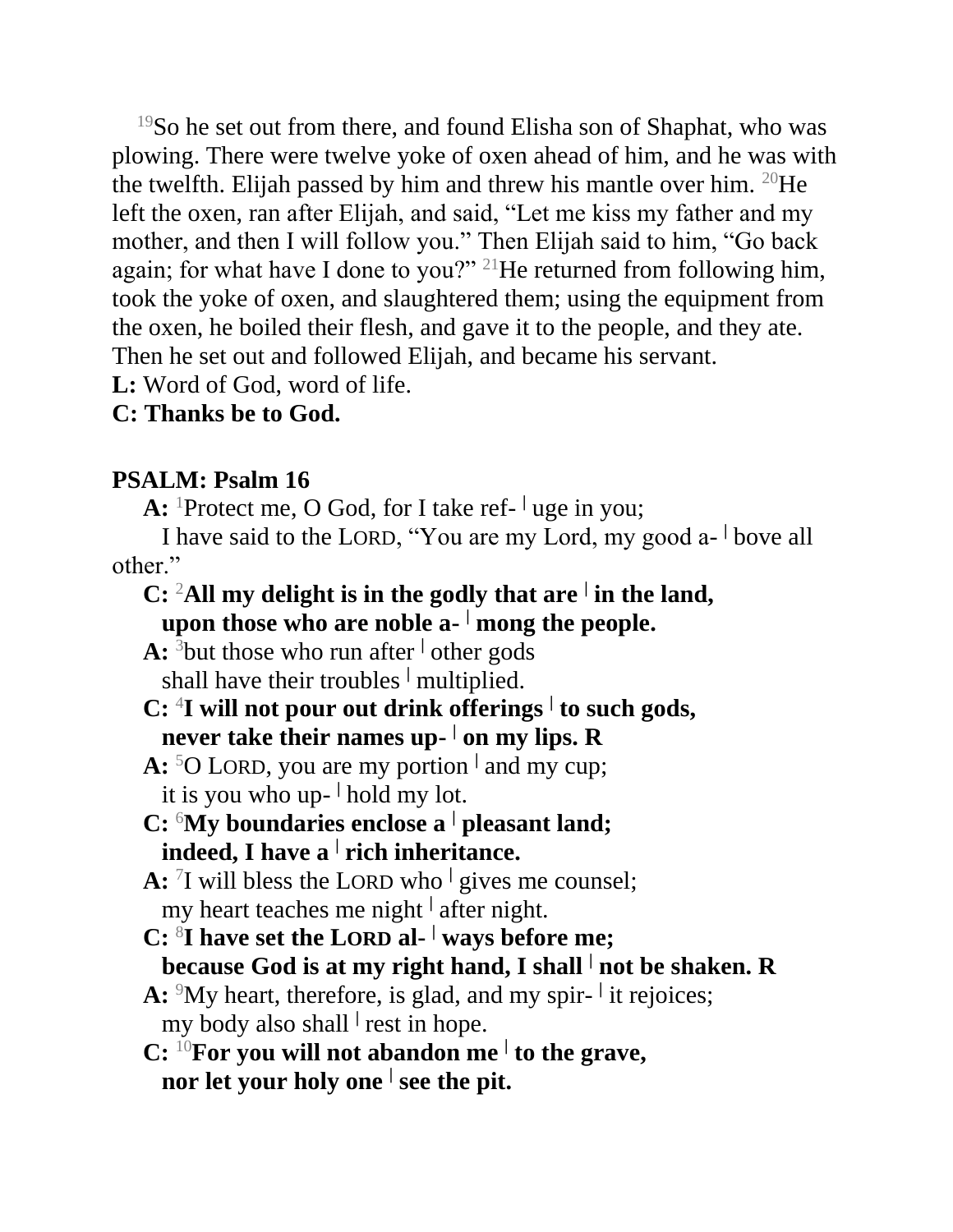**A:** <sup>11</sup>You will show me the **<sup>|</sup>** path of life; in your presence there is fullness of joy, and in your right hand are pleasures for- **|** evermore.

#### **SECOND READING: Galatians 5:1, 13-25**

**L:** A reading from Galatians.

*.*

<sup>1</sup>For freedom Christ has set us free. Stand firm, therefore, and do not submit again to a yoke of slavery.

 $13$  For you were called to freedom, brothers and sisters; only do not use your freedom as an opportunity for self-indulgence, but through love become slaves to one another.  $^{14}$ For the whole law is summed up in a single commandment, "You shall love your neighbor as yourself." <sup>15</sup>If, however, you bite and devour one another, take care that you are not consumed by one another.

<sup>16</sup>Live by the Spirit, I say, and do not gratify the desires of the flesh.  $17$ For what the flesh desires is opposed to the Spirit, and what the Spirit desires is opposed to the flesh; for these are opposed to each other, to prevent you from doing what you want. <sup>18</sup>But if you are led by the Spirit, you are not subject to the law. <sup>19</sup>Now the works of the flesh are obvious: fornication, impurity, licentiousness, <sup>20</sup>idolatry, sorcery, enmities, strife, jealousy, anger, quarrels, dissensions, factions, <sup>21</sup>envy, drunkenness, carousing, and things like these. I am warning you, as I warned you before: those who do such things will not inherit the kingdom of God.

 $^{22}$ By contrast, the fruit of the Spirit is love, joy, peace, patience, kindness, generosity, faithfulness, <sup>23</sup> gentleness, and self-control. There is no law against such things. <sup>24</sup>And those who belong to Christ Jesus have crucified the flesh with its passions and desires. <sup>25</sup>If we live by the Spirit, let us also be guided by the Spirit.

**L:** Word of God, word of life.

**C: Thanks be to God.**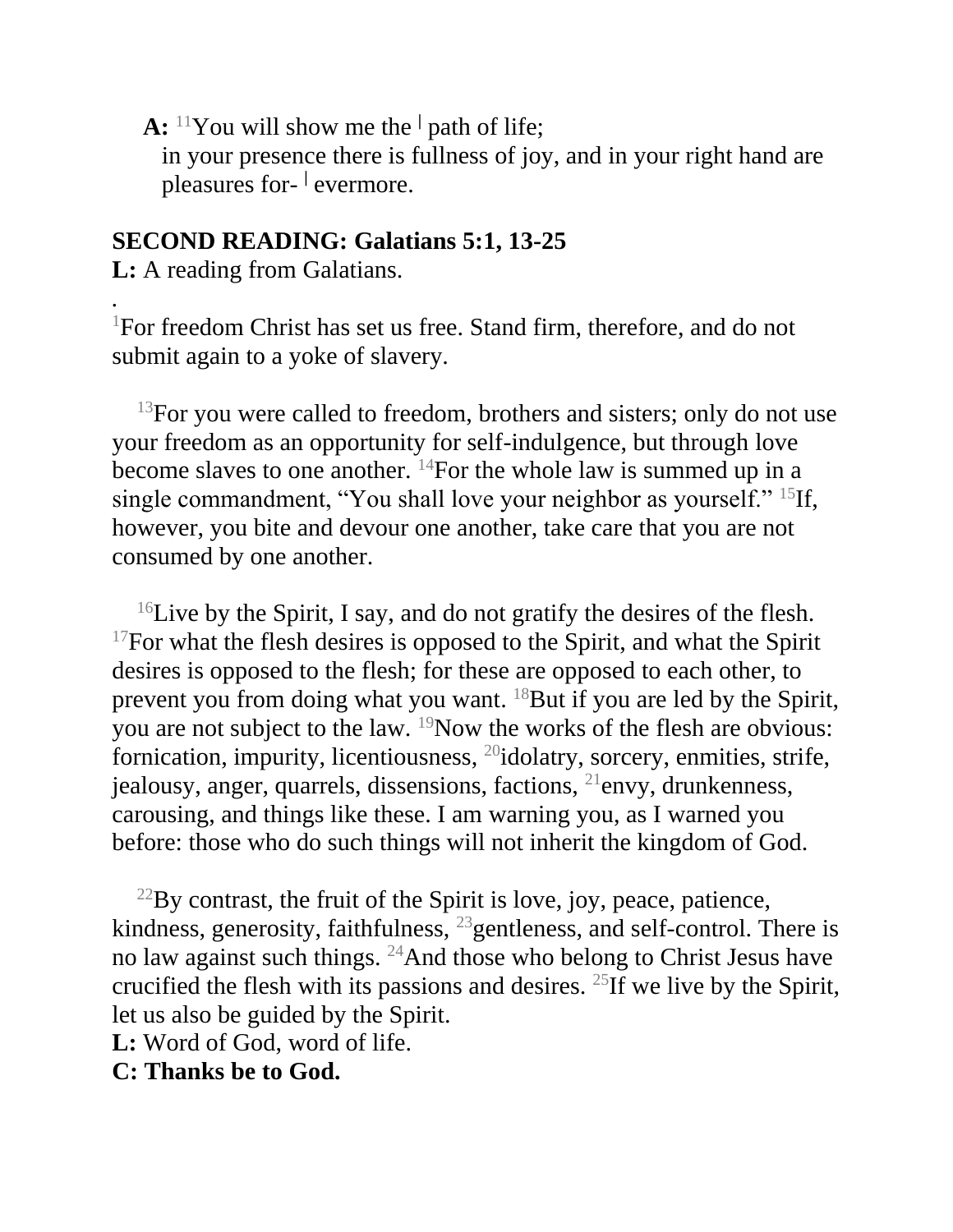#### **GOSPEL: Luke 9:51-62 P:** The holy gospel according to Luke. **C: Glory to you, O Lord.**

*.*

 $51$ When the days drew near for [Jesus] to be taken up, he set his face to go to Jerusalem. <sup>52</sup>And he sent messengers ahead of him. On their way they entered a village of the Samaritans to make ready for him;  $53$  but they did not receive him, because his face was set toward Jerusalem. <sup>54</sup>When his disciples James and John saw it, they said, "Lord, do you want us to command fire to come down from heaven and consume them?" <sup>55</sup>But he turned and rebuked them. <sup>56</sup>Then they went on to another village.

<sup>57</sup>As they were going along the road, someone said to him, "I will follow you wherever you go."<sup>58</sup>And Jesus said to him, "Foxes have holes, and birds of the air have nests; but the Son of Man has nowhere to lay his head." <sup>59</sup>To another he said, "Follow me." But he said, "Lord, first let me go and bury my father." <sup>60</sup>But Jesus said to him, "Let the dead bury their own dead; but as for you, go and proclaim the kingdom of God." <sup>61</sup>Another said, "I will follow you, Lord; but let me first say farewell to those at my home." <sup>62</sup>Jesus said to him, "No one who puts a hand to the plow and looks back is fit for the kingdom of God." **P:** The gospel of the Lord.

**C: Praise to you, O Christ.**

#### **HYMN OF THE DAY** *Lead Me, Guide Me* **ELW 768**

## **PRAYERS OF INTERCESSION**

*The prayers are prepared locally for each occasion. The following examples may be adapted or used as appropriate.*

**A:** United in Christ and guided by the Spirit, we pray for the church, the creation, and all in need.

*A brief silence.*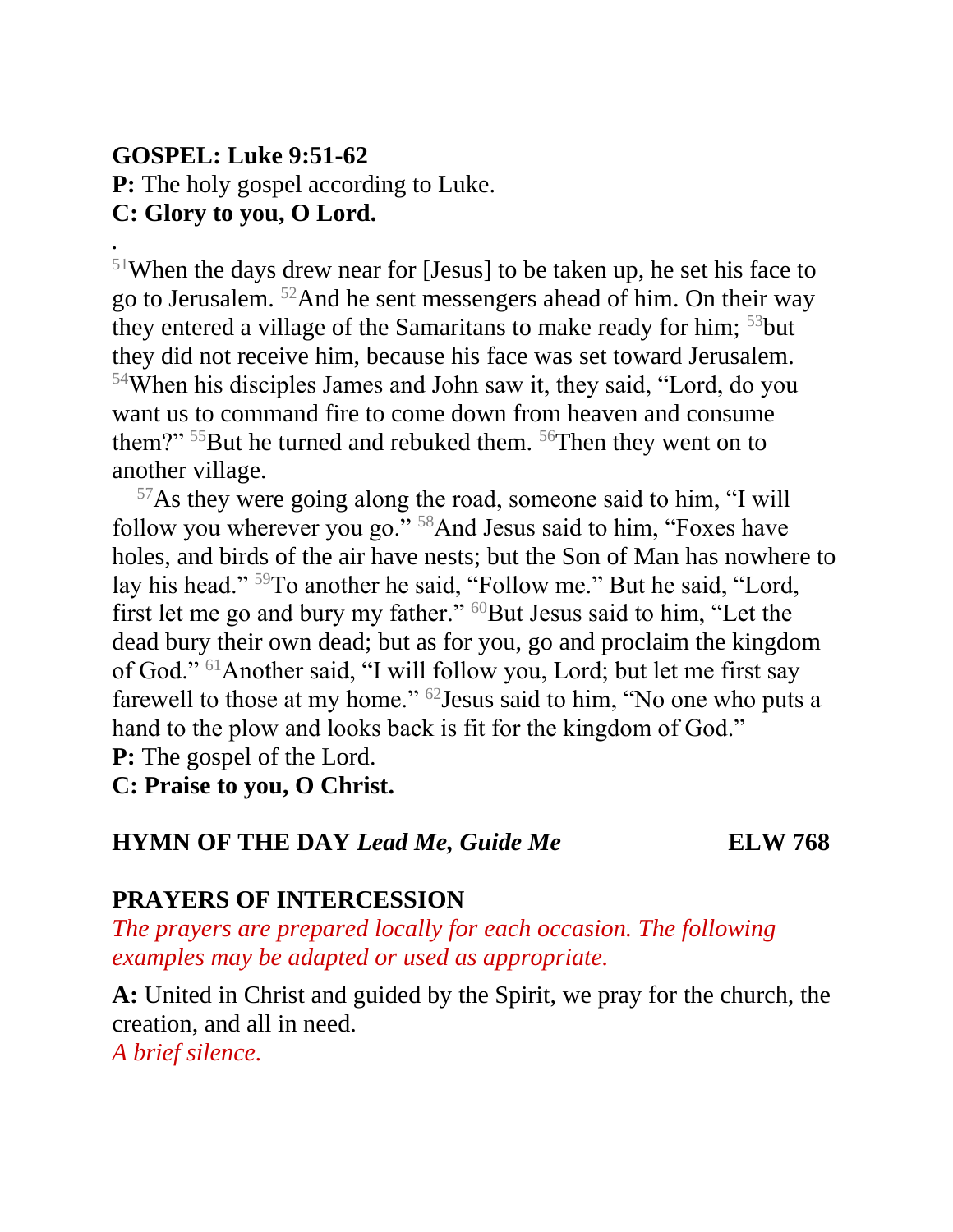God of faithfulness, set the face of your church firmly on you. Rooted in your self-giving love, may the church find freedom in loving our neighbors. God of grace,

# **C: hear our prayer.**

**A:** God of gentleness, strengthen the earth's ability to heal. Where there are dangerous storms, bring calm. Where there are destructive fires, bring rain. Protect homes, habitats, and livelihoods threatened by climate disasters. God of grace,

## **C: hear our prayer.**

**A:** God of peace, guide all who govern, that they place the good of their citizens above self-promotion. Anoint leaders of nations with your Spirit of neighborly love. Protect refugees and all who live under tyranny or conflict (*especially*). God of grace,

## **C: hear our prayer.**

**A:** God of kindness, reveal your healing presence to all who are sick or dying (*especially*). Uphold those who grieve. Support the needs of any who are unemployed, hungry, or have nowhere to lay their heads. God of grace,

## **C: hear our prayer.**

**A:** God of love, attend to those struggling with addiction, depression, or uncontrolled anger. Provide support systems and loving companions as they work toward health, that they may rest in hope and know the fullness of joy in your presence. God of grace,

## **C: hear our prayer.**

*Here other intercessions may be offered.*

**A:** God of joy, we give thanks for all who have died and now celebrate the inheritance of life in you. Keep their examples of faithfulness always before us, that we trust your promises in life and in death. God of grace,

## **C: hear our prayer.**

**A:** God of every time and place, in Jesus' name and filled with your Holy Spirit, we entrust these spoken prayers and those in our hearts into your holy keeping.

## **C: Amen.**